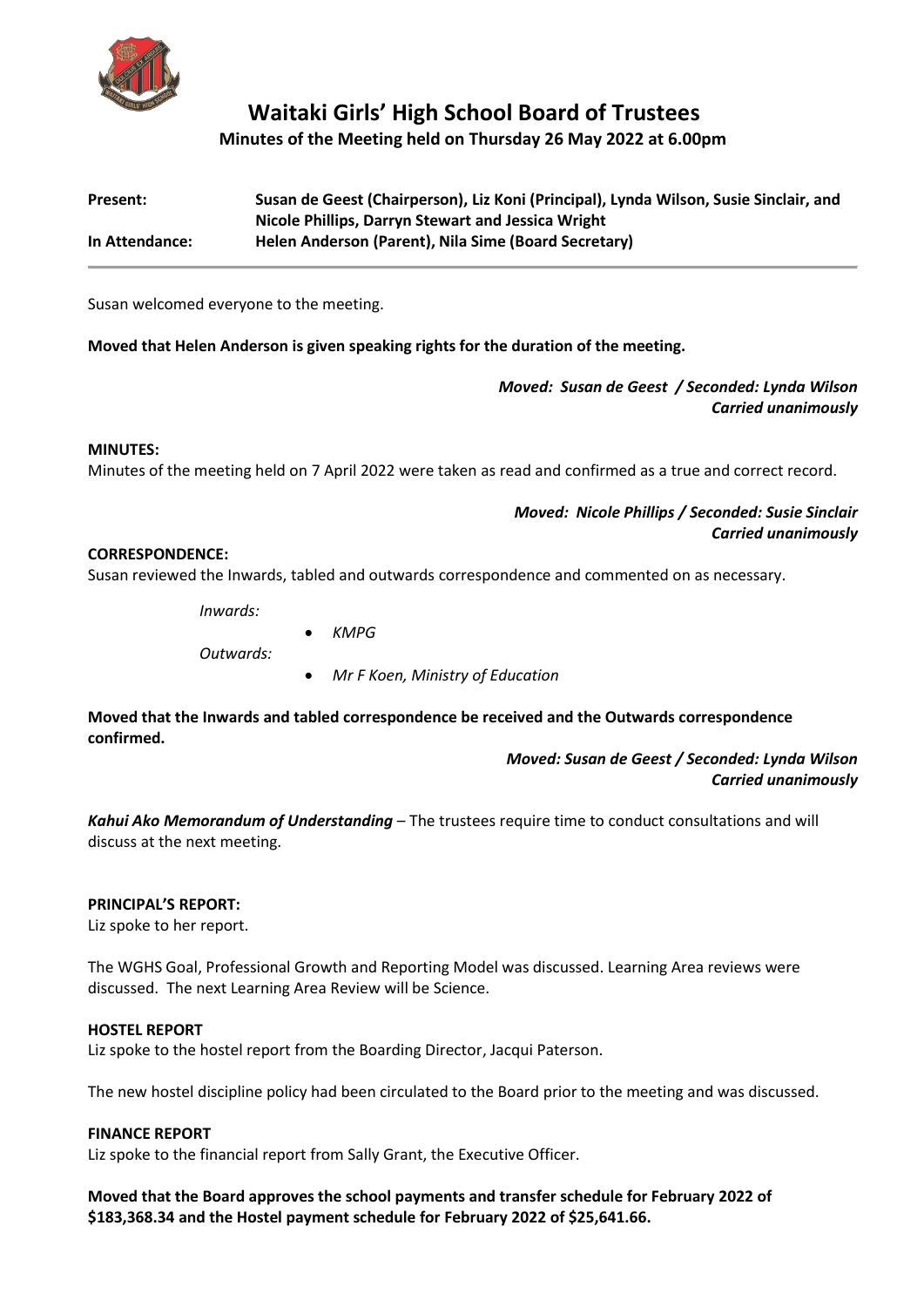# *Uniform*

The Trustees agreed with the proposal to change suppliers for the uniform shirts so that the piping is retained on the sleeves.

# **PROPERTY:**

Susan spoke to property.

# *Junior Block*

The scaffolding contractor (Bramwells) is scheduled to undertake the scaffolding workds over the school holiday period between 19 – 29 April. There is an onsite meeting with Bramwells on Friday at 10.30am in conjunction with Network Waitaki and Jason Mavor to discuss and finalise the scaffolding requirements, before this installation is commenced.

Once the scaffolding erection is complete Jason Mavor will undertake a site measure to confirm the roofing lengths for ordering. Grey Friars has been ordered. This should be manufactured in early May – expected delivery in late May. Once roofing materials are received Breen's will commence the on-site works which they anticipate will take 6 weeks to complete. Existing spouting and drainpipes will be also replaced. The plastered gable end walls and soffits will also be painted during this period by Century Decorating.

The fire and structural engineers have completed their work. Ian Perry is 99% complete on the plans, just finishing adjustments to the basement area. The mechanical ventilation contractor will be at the Friday meeting to discuss the ventilation and heating. Once these issues are resolved the documents will go out to tender on GETS.

### *Hall*

The Contract is now complete as leak at canteen ceiling has been resolved. Michael Forgie will complete close out documents to be signed and forwarded to the Ministry of Education.

### **STAFF REPORT**

The Trustees acknowledged receipt of the staff report and were pleased to read about all the activities around the school.

### **GENERAL BUSINESS:**

### **Principal's Appraisal**

Liz has obtained a recommendation for an external appraiser. Susan will follow up.

### **Events Centre**

Matthew Lanyon (Manager of the Aquatic Centre) has asked to speak to the Board about the proposed Events Centre. It was agreed that he could come to the next meeting, 26 May, at 5.30pm.

#### **Helen Anderson left the meeting at 7.15pm**

| <b>General Subject of each matter</b><br>to be considered | <b>Reason for passing this</b><br>resolution in relation to each<br>matter                | Ground(s) under section 48(1)<br>for the passing of this<br>resolution |
|-----------------------------------------------------------|-------------------------------------------------------------------------------------------|------------------------------------------------------------------------|
| Students                                                  | Good reason to withhold exists<br>under Section 9 of the Official<br>Information Act 1982 | $S$ 48(1)(a)(ii)                                                       |

This resolution is made in reliance on Section 48(1)(a) of the Local Government Official Information and Meetings Act 1987 and the particular interest or interests protected by Section 6 or Section 7 or Section 9 of the Official Information Act 1982 which would be prejudiced by the holding of the whole or the relevant part of the proceedings of the meeting in public are as follows:

Item in regard to students: Protection of privacy of natural persons